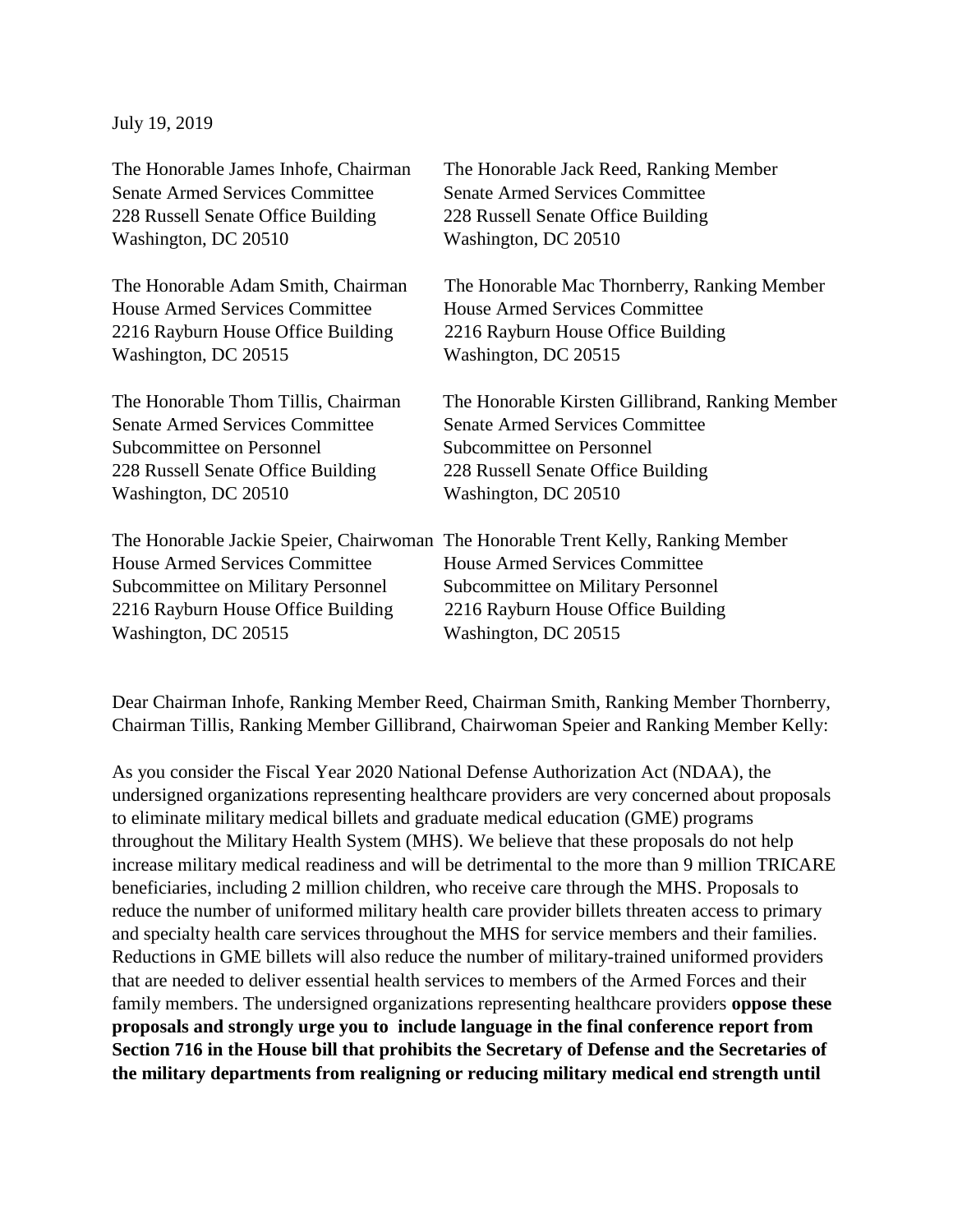## **analyses are conducted on potential manpower realignments and the availability of health care services in the local area.**

The administration's proposed FY20 DoD budget included a proposal to eliminate approximately 15,000 military health care personnel billets and replace them with civilian positions.<sup>1</sup> The Defense Health Agency (DHA) has explained its plan to reduce overall uniformed medical positions as part of a strategy to modernize the MHS. The DHA has identified alternative models—civilian hires, contract staff, military-civilian partnerships, or use of existing TRICARE networks—to cover the reduction of uniformed medical personnel.

While perhaps well-intentioned, these proposals would severely reduce the number of uniformed pediatricians, obstetrician-gynecologists, family medicine physicians, and other providers from the MHS, yielding devastating consequences for the members of the Armed Forces and their families who rely on these providers for essential healthcare services.

Women are essential members of the military, making up 16 percent of enlisted members and 18 percent of the officer corps. Women and families also make up the majority of dependents and the most common medical codes utilized in the military are childbirth, followed by other pediatric care. Unless Congress decides to institute an all single, no dependent, male Armed Forces, there will always be a strong and steady need for ob-gyns and pediatricians, as well as family physicians and other providers that care for these populations. Family readiness is an essential component of military force readiness, and **these providers are critical to ensuring American troops are healthy and prepared for warfighting.**

The health of the families of our Armed Forces is a national security priority. The proposed reduction and/or elimination of certain medical specialties would deprive Armed Forces families and their children of accessible, effective, and affordable medical treatment. The DHA has failed to address how these reductions would be carried out in a way to ensure services are not disrupted, wait times are not exacerbated, and access to subspecialty care continues, which are just some examples of the potential issues that will arise if these proposals are implemented.

As indicated in a [2018 GAO report,](https://www.gao.gov/assets/700/690409.pdf) there is already an insufficient workforce capacity to handle the basic health needs of our country's Armed Forces and their families. Reports and studies continue to point to long waiting times for many civilian care providers, as well as significant geographic disparities in care. The DoD's 2015 report to the Congressional Defense Committees on the status of military GME programs points to, "projected shortfalls for staffing in specialties such as Psychiatry, Family Medicine, Pathology, Neurology, and Internal Medicine."<sup>2</sup>

 $\overline{\phantom{a}}$ <sup>1</sup> U.S. Department of Defense, *United States Department of Defense Fiscal Year 2020 Budget Request*. (Washington, DC, 2019). [https://comptroller.defense.gov/Portals/45/Documents/defbudget/fy2020/fy2020\\_Budget\\_Request\\_Overview\\_Book.pdf](https://comptroller.defense.gov/Portals/45/Documents/defbudget/fy2020/fy2020_Budget_Request_Overview_Book.pdf) <sup>2</sup> U.S. Department of Defense, *Department of Defense Improvements to Oversight of Medical Training for Medical Corps Officers.* 

<sup>(</sup>Washington, DC, 2015). http://health.mil/Reference-Center/Reports/2015/04/30/Improvements-in-Oversight-of-Medical-Training-for-Medical-Corps-Officers